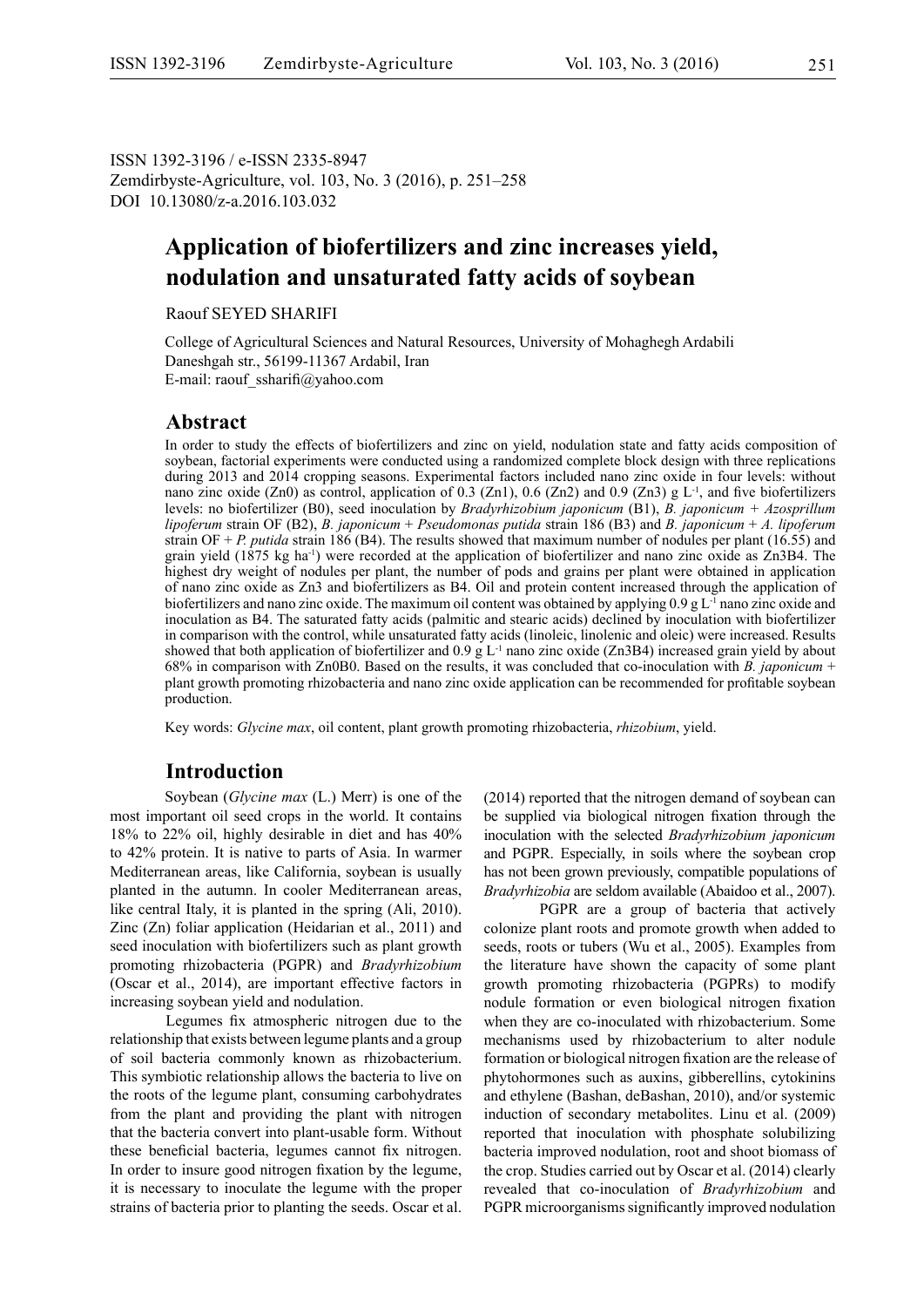of soybean, and its growth and yield components as compared with the sole application of *Bradyrhizobium*.

Zn is considered as the most limiting factor in producing crops at different parts of the world. Babaeian et al. (2011) indicated that Zn deficiencies are common in 30% of the global soils. Soybean is sensitive to Zn deficiency, which is needed for chlorophyll formation, nodulation, growth hormone stimulation, lipid and protein metabolism, carbohydrate synthesis, enzymatic activity and reproductive processes (Thenua et al., 2014). It plays a vital role in photosynthesis, synthesizing RNA and DNA, synthesis of auxins, nitrogen fixation and production of biomass (Kobraee et al., 2011). Low solubility of Zn in soils rather than low total amount of Zn is the major reason for the widespread occurrence of Zn deficiency problem in crop plants. Recent research has shown that a small amount of nutrients, particularly Zn applied by foliar spraying significantly increases the yield of crops (Sarkar et al., 2007). Nano particles with small size and large surface area are expected to be an ideal material for use as a Zn fertilizer in plants. Currently the use of nano materials provides an important route to release trace elements gradually and in a controlled manner and has found its position and functions in agriculture (Naderi, Liu, 2012).

Soybean oil composition determines the oil quality. Soybean oil is composed of saturated and unsaturated fatty acids. Major saturated fatty acids are palmitic and stearic, and major unsaturated fatty acids are oleic, linoleic and linolenic (Nacer Bellaloui et al., 2013). Luís et al. (2013) reported that inoculation with *B. japonicum* enhances fatty acids content in soybean seeds. Moreover, several studies have shown that foliar application of Zn can significantly increase the quantity and quality of crop yield (Mirzapour, Khoshgoftar, 2006).

Determination of the effects of biofertilizers and Zn rates on the yield, nodulation, oil and protein contents of soybean is very important to maximize yield and economic profitability of soybean production in a particular environment. Moreover, it seems that there is little investigation about the combined effects of Zn fertilization and biofertilizer on these traits of soybean. Considering the above facts, the present study was undertaken to elucidate the effects of Zn rates and seed inoculation with biofertilizers on the quality and quantity of yield and nodulation of soybean.

#### **Material and methods**

Field experiments were conducted during 2013 and 2014 cropping seasons as factorial experiment using a randomized complete block design with three replications. Experimental factors included nano zinc oxide in four levels: without nano zinc oxide (Zn0) as control, application of  $0.3$  (Zn1),  $0.6$  (Zn2) and  $0.9$  (Zn3)  $g L<sup>-1</sup>$ , and five biofertilizers levels: no biofertilizer (B0), seed inoculation with *Bradyrhizobium japonicum* (B1), *B. japonicum* + *Azosprillum lipoferum* strain OF (B2), *Bradyrhizobium* + *Pseudomonas putida* strain 186 (B3) and *Bradyrhizobium* + *A. lipoferum* strain OF + *P. putida* strain 186 (B4). Biofertilizers were isolated from the rhizospheres of soybean by Research Institute of Soil and Water, Tehran, Iran. The used nano zinc oxide had the average particle size less than 30 nm and special surface of particles was more than 30  $m^2$  g<sup>-1</sup>. The area is located at 38°15ʹ N latitude and 48°15ʹ E longitude with an elevation of 1350 m above mean sea level. Climatically, the area is situated in the wet zone with moderate winter and hot summer in north-western Iran. The experiment was carried out on the soil with a texture of silty loam, *Haplic Cambisol* according to World Reference Base (WRB, 2014), with pH about 8.24, total organic  $C - 5.27$ g kg<sup>-1</sup> soil,  $Zn - 32$  mg kg<sup>-1</sup> and electrical conductivity  $(EC)$  about 2.3 ds m<sup>-1</sup>. All phosphorous (75 kg ha<sup>-1</sup> in the form of super phosphate) and potassium  $(75 \text{ kg ha}^{-1})$  in the form of potassium sulphate) fertilizers were applied as basal dose at the time of seedbed preparation. Mean temperature and precipitation during 2013 and 2014 are presented in Figure.

Irrigation, weeding and all other agronomic practices except those under study were kept normal and uniform for all treatments. Equal amount of nitrogen fertilizer as starter  $(30 \text{ kg} \text{ ha}^{-1})$  was broadcast by hand at planting. In each plot there were 5 rows 4 m in length. The plots and blocks were separated by 1 m unplanted distances. Seed placement was done by hand in individual hills at inter-row and intra-row spacing of  $60 \times 4.8$  cm. The seeds of the soybean (*Glycine max* (L.) Merr) variety 'Telar' were planted on  $13<sup>th</sup>$  and  $19<sup>th</sup>$  of May 2013 and 2014, respectively. For inoculation, the seeds were coated with gum Arabic as an adhesive and rolled into the suspension of bacteria until uniformly coated (Seyed



*Figure.* Means of minimum and maximum temperatures and rainfall recorded during 2013 and 2014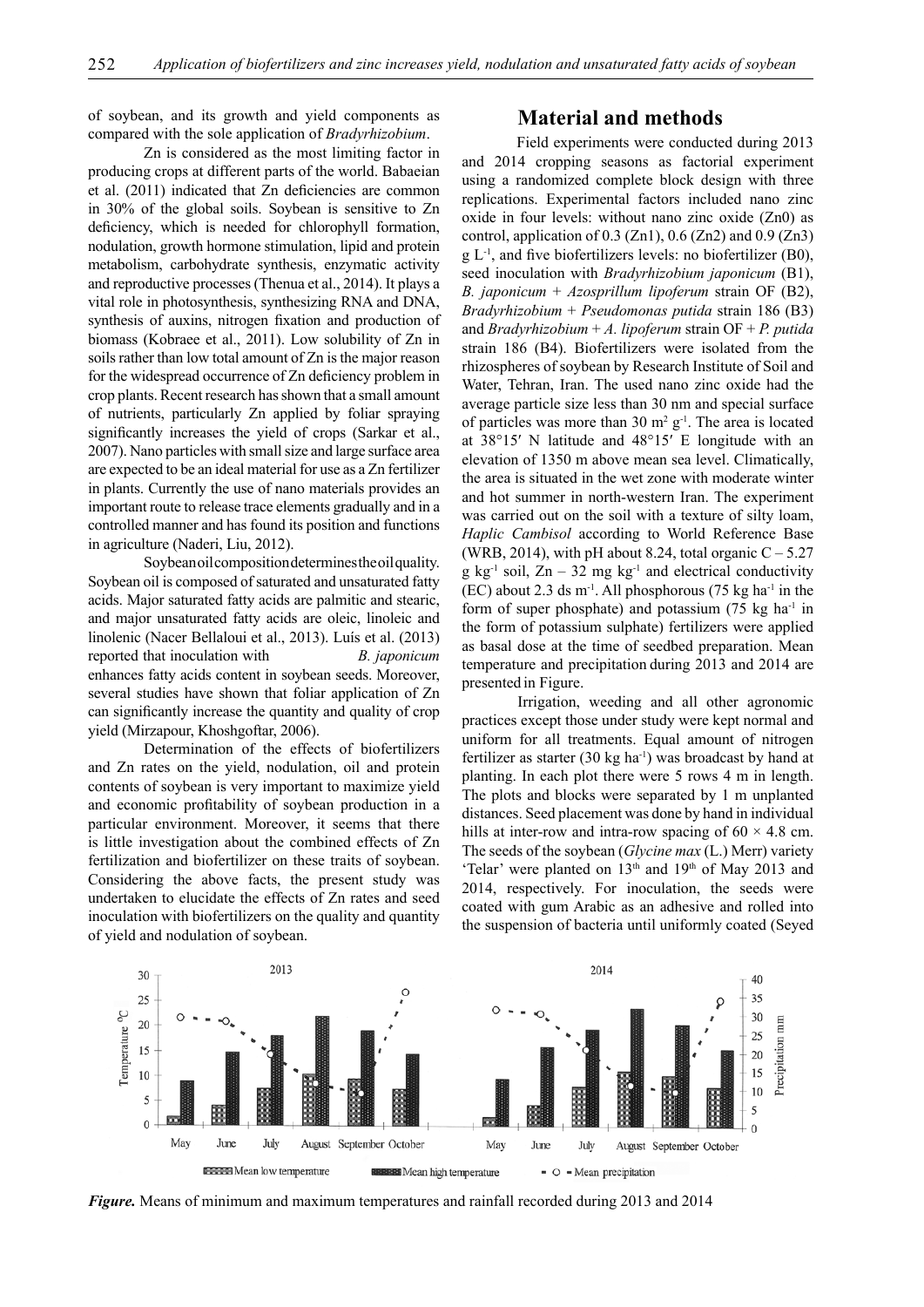Sharifi, Khavazi, 2011). The seeds were inoculated with *Bradyrhizobium japonicum* and plant growth promoting rhizobacteria (PGPR) at the rate of approximately  $1 \times 10^8$ colony forming units (CFU) mg-1 just before planting. Two seeds were sown per hill and at the 4–5 leaf stage thinned to one plant per hill. The field was immediately irrigated after planting. In each experimental plot, two beside rows and 0.5 m from beginning and ending of planting lines were removed as margin and measurements were done on three rows in the middle lines. Nano zinc oxide powder was added to deionized water and placed on ultra sonic equipment (100 W and 40 kHz) on a shaker for better solution (Prasad et al., 2012). BBCH scale was used to score plant growth and development. Foliar application of nano zinc oxide was done at two growth stages – 4–6 leaf stage (BBCH 12–13) and before grain filling (BBCH 67–69). In order to study the nodules of root, four pots were sown in each plot. Each pot consisted of four plants. The pots in each plot were removed at harvest, and the soybean plants were uprooted carefully. Roots were washed using slow-running water to remove soil particles and organic debris. After washing, the number of nodules per root system was counted, and their weight was recorded after drying in an oven at 60°C (Namvar et al., 2011). The plants were harvested at maturity and yield components such as number of pods per plant, number of grains per pod were recorded on 8 randomly selected plants in each plot.

Seed oil and fatty acids were extracted based on AOAC (1990) protocol. Nitrogen concentration in seeds was determined by Kjeldahl analysis. The protein amount was calculated by multiplying the nitrogen concentration by 6.25. For determination of grain yield*,* three central rows each 1 m long were harvested in each plot. The total grain weight for sampled material was recorded and converted into grain yield (kg ha<sup>-1</sup>). Analysis of variance and mean comparisons were performed using software package *SAS*. The main effects and interactions were tested using the least significant difference (LSD) test at the 0.05 probability level.

### **Results and discussion**

As Figure shows, precipitation and temperature were generally similar in both growing seasons. Since there were not significant differences found between the two studied years, averaged data of two years were used for statistical analysis. The results indicated that Zn and biofertilizer had significant effects on yield quantity and quality, nodulation state and fatty acids composition of soybean (Tables 1 and 2). Moreover, interactions between  $\text{Zn}$  rates  $\times$  biofertilizers were significant for the number of nodules, grain yield, oil and protein content and palmitic and linolenic acid amounts.

*Number of nodules and weight of nodules per plant.* Number and weight of nodules per plant showed significant response to nano zinc oxide and biofertilizer

| Treatment                     | Weight<br>of nodules<br>mg per plant | Number<br>of nodules<br>per plant | Number<br>of pods<br>per plant | Number<br>of grains<br>per pod | Number<br>of filled<br>pods<br>per plant | Number<br>of unfilled<br>pods<br>per plant | Grain<br>yield<br>kg ha <sup>-1</sup> |  |  |
|-------------------------------|--------------------------------------|-----------------------------------|--------------------------------|--------------------------------|------------------------------------------|--------------------------------------------|---------------------------------------|--|--|
| Nano zinc oxide               |                                      |                                   |                                |                                |                                          |                                            |                                       |  |  |
| $Zn0=0$                       | 6.07d                                | 9.58 d                            | 17.96c                         | 2.40d                          | 13d                                      | 4.89 a                                     | 1272 d                                |  |  |
| $Zn1 = 0.3$                   | 7.93c                                | 11.13c                            | $19.23$ bc                     | 2.59c                          | 14.63c                                   | 4.61a                                      | 1382.80 c                             |  |  |
| $Zn2 = 0.6$                   | 8.03 <sub>b</sub>                    | 13.72 b                           | 20.91 b                        | 2.76 <sub>b</sub>              | 16.61 b                                  | 4.10 <sub>b</sub>                          | 1536 b                                |  |  |
| $Zn3 = 0.9$                   | 9.05a                                | 15.36a                            | 23.23a                         | 3.08a                          | 19.61 a                                  | 3.59c                                      | 1706 a                                |  |  |
| LSD <sub>0.05</sub>           | 0.48                                 | 0.68                              | 2.03                           | 0.07                           | 1.06                                     | 0.38                                       | 15.69                                 |  |  |
| Biofertilizers                |                                      |                                   |                                |                                |                                          |                                            |                                       |  |  |
| $B0$ = no inoculation         | 6.47 e                               | 9.83 d                            | 16.30 d                        | 2.29e                          | 8.32 e                                   | 8.09 a                                     | 1282.70 e                             |  |  |
| $B1 = Rhizo$                  | 7.62d                                | 11.63c                            | 19.27c                         | 2.52d                          | 13.41 d                                  | 5.62 <sub>b</sub>                          | 1392.20 d                             |  |  |
| $B2 = Rhizo + Azosp$          | 8.33 c                               | 12.14c                            | 20.52 bc                       | 2.65c                          | 16.51c                                   | 3.81 c                                     | 1493 c                                |  |  |
| $B3 = Rhizo + Pseudo$         | 9.09 <sub>b</sub>                    | 13.36 b                           | 21.94 ab                       | $2.80\,\mathrm{b}$             | 19.30 <sub>b</sub>                       | 2.65d                                      | 1559.51 b                             |  |  |
| $B4 = Rhizo + Azosp + Pseudo$ | 9.85a                                | 14.32 a                           | 23.92 a                        | 3.28a                          | 21.79 a                                  | 1.42e                                      | 1643.22 a                             |  |  |
| LSD <sub>0.05</sub>           | 0.53                                 | 0.76                              | 2.27                           | 0.07                           | 2.11                                     | 0.43                                       | 17.54                                 |  |  |
| Nano zinc oxide (Zn)          | **                                   | $***$                             | $**$                           | $\ast$                         | $**$                                     | $\ast$                                     | $\ast$                                |  |  |
| Biofertilizer (B)             | $**$                                 | $\star\star$                      | **                             | $***$                          | $\ast$                                   | $**$                                       | **                                    |  |  |
| $Zn \times B$                 | ns                                   | $\ast$                            | ns                             | ns                             | ns                                       | ns                                         | $\ast$                                |  |  |
| CV(%)                         | 11.31                                | 8.60                              | 10.40                          | 7.52                           | 12.21                                    | 9.80                                       | 10.80                                 |  |  |

*Table 1.* Analysis of variance and comparison of means for the experimental factors biofertilizer and nano zinc oxide on number and weight of nodules, yield and yield components of soybean (mean of two years, 2013 and 2014)

*Note.* Zn0, Zn1, Zn2 and Zn3 are without nano zinc oxide, application of 0.3, 0.6 and 0.9 g L<sup>-1</sup>, respectively; B0, B1, B2, B3 and B4 are without biofertilizers, application of *Bradyrhizobium japonicum*, *Bradyrhizobium* + *Azosprillum lipoferum*, *B. japonicum* + *Pseudomonas putida* and *B. japonicum* + *A. lipoferum* + *P. putida;* ns, \* and \*\* show not significant and significant differences at 0.05 and 0.01 probability level, respectively.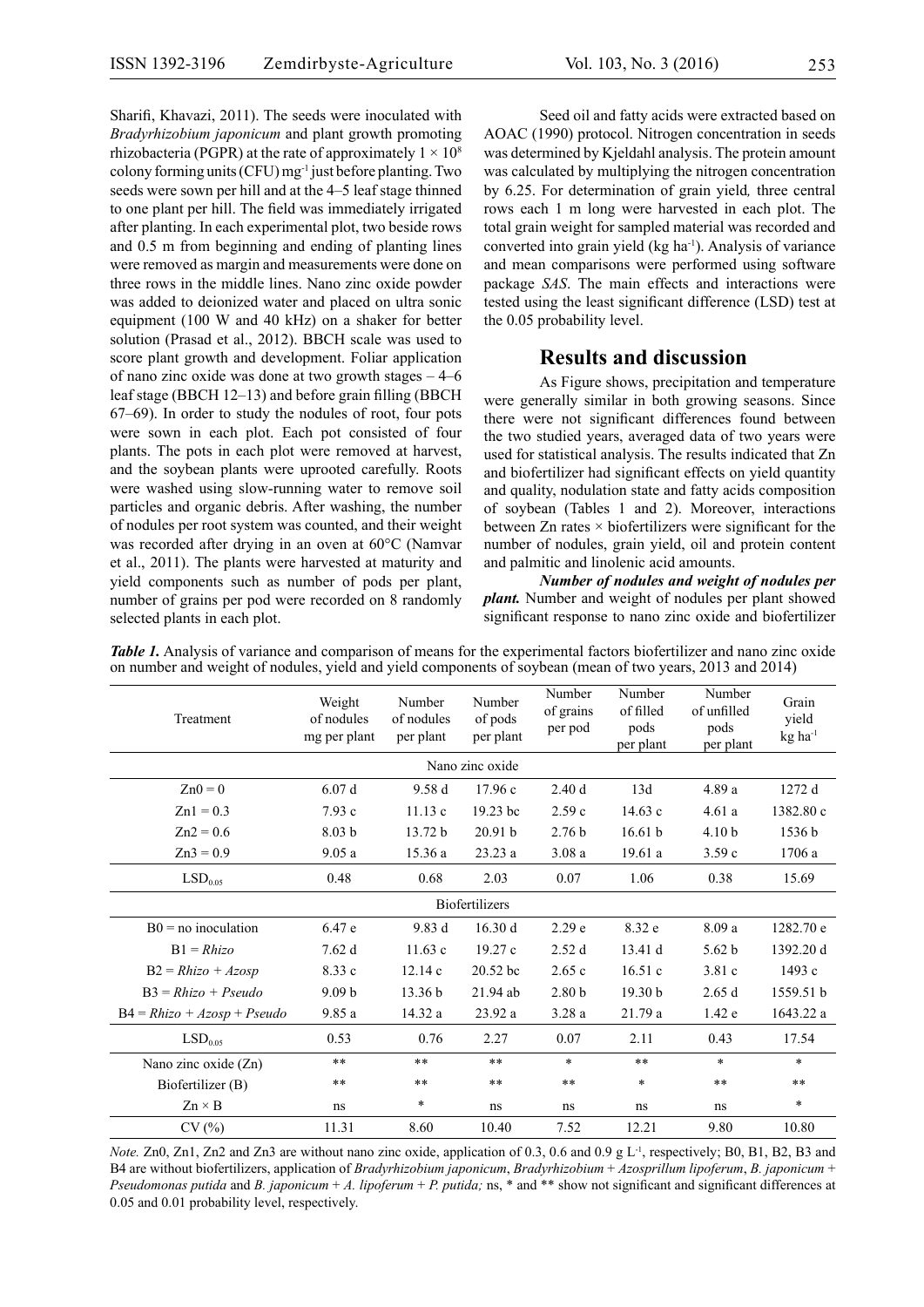| Treatment                     | Oil<br>$\frac{0}{0}$ | Protein<br>$\frac{0}{0}$ | Palmitic<br>acid<br>$\frac{0}{0}$ | Stearic<br>acid<br>$\frac{0}{0}$ | Oleic<br>acid<br>$\%$ | Linoleic<br>acid<br>$\%$ | Linolenic<br>acid<br>$\%$ |  |  |
|-------------------------------|----------------------|--------------------------|-----------------------------------|----------------------------------|-----------------------|--------------------------|---------------------------|--|--|
| Nano zinc oxide               |                      |                          |                                   |                                  |                       |                          |                           |  |  |
| $Zn0=0$                       | 18.46c               | 34.18 c                  | 12.40a                            | 4.37 a                           | 19.27 d               | 47.56 d                  | 5.91 c                    |  |  |
| $Zn1 = 0.3$                   | 20.77 b              | 36.98 b                  | 12.19 <sub>b</sub>                | 4.02 b                           | 20.31c                | 48.87 c                  | 6.67 <sub>b</sub>         |  |  |
| $Zn2 = 0.6$                   | $21.31$ ab           | 37.12 b                  | 12.24 b                           | 4.02 b                           | 21.09 <sub>b</sub>    | 49.62 b                  | 7.28a                     |  |  |
| $Zn3 = 0.9$                   | 21.57a               | 37.60a                   | 11.27c                            | 3.25c                            | 22.88 a               | 50.34a                   | 7.25a                     |  |  |
| LSD <sub>0.05</sub>           | 0.59                 | 0.28                     | 0.09                              | 0.21                             | 0.44                  | 0.30                     | 0.28                      |  |  |
| <b>Biofertilizers</b>         |                      |                          |                                   |                                  |                       |                          |                           |  |  |
| $B0 = no$ inoculation         | 20.72d               | 35 <sub>e</sub>          | 12.14a                            | 4.51a                            | 20.51 e               | 46.76d                   | 6.81d                     |  |  |
| $B1 = Rhizo$                  | 22.27 c              | 35.73 d                  | $12.11$ ab                        | 4.35 <sub>b</sub>                | 21.48 d               | 48.11 c                  | 7.47 c                    |  |  |
| $B2 = Rhizo + Azosp$          | 22.89 b              | 36.51c                   | $12.02$ bc                        | 4.22c                            | 21.66c                | 49.89 b                  | $7.61$ bc                 |  |  |
| $B3 = Rhizo + Pseudo$         | 23.32 ab             | 37.19 <sub>b</sub>       | 11.94 cd                          | 4.11 d                           | 22.01 <sub>b</sub>    | 50.13 b                  | 7.8ab                     |  |  |
| $B4 = Rhizo + Azosp + Pseudo$ | 23.68a               | 37.95 a                  | 11.91 d                           | 3.94 e                           | 22.54a                | 50.60a                   | 7.92a                     |  |  |
| LSD <sub>0.05</sub>           | 0.48                 | 0.31                     | 0.10                              | 0.09                             | 0.10                  | 0.34                     | 0.18                      |  |  |
| Nano zinc oxide (Zn)          | $\ast$               | $\star\star$             | $\ast$                            | $**$                             | $\ast$                | $**$                     | $\ast$                    |  |  |
| Biofertilizer (B)             | $\star$              | $\ast\ast$               | $***$                             | $\star$                          | $***$                 | $\star$                  | $\star\star$              |  |  |
| $Zn \times B$                 | $\ast$               | $***$                    | $\ast$                            | ns                               | ns                    | $**$                     | ns                        |  |  |
| CV(%)                         | 11.20                | 8.70                     | 6.40                              | 9.25                             | 8.11                  | 7.68                     | 12.33                     |  |  |

*Table 2.* Analysis of variance and comparison of means for the experimental factors biofertilizer and nano zinc oxide on oil and protein content and fatty acids composition of soybean (mean of two years, 2013 and 2014)

*Note.* Zn0, Zn1, Zn2 and Zn3 are without nano zinc oxide, application of 0.3, 0.6 and 0.9 g L<sup>-1</sup>, respectively; B0, B1, B2, B3 and B4 are without biofertilizers, application of *Bradyrhizobium japonicum*, *Bradyrhizobium* + *Azosprillum lipoferum*, *B. japonicum* + *Pseudomonas putida* and *B. japonicum* + *A. lipoferum* + *P. putida*; ns, \* and \*\* show not significant and significant differences at 0.05 and 0.01 probability level, respectively.

application. Application of nano zinc oxide as Zn3 increased the number and weight of nodules per plant by 49% and 60.33%, respectively in comparison with Zn0 (Table 1). It is evident from the literature that the presence of high rates of Zn can accelerate the nodulation and symbiotic nitrogen fixation in legumes (Awlad et al., 2003). Our study indicated that application of nano zinc oxide had positive effects on nodulation state of soybean. Moreover, inoculated plants showed more number and weight of nodules per plant than non-inoculated plants. Plants inoculated with B4 showed about 8.36, 18.24, 29.26 and 52.24 % higher weight of nodules per plant and 7.18, 17.95, 23.12 and 45.6 % higher number of nodules per plant compared to inoculate by B3, B2, B1 and B0, respectively. Oscar et al. (2014) reported that co-inoculation of *Rhizobium* sp. with *Azospirillum* sp. increased the number, weight and nitrogenase activity of root nodules in comparison with single inoculated plants.

The highest number of nodules per plant recorded in both application of biofertilizer and  $0.9 \text{ g L}^{-1}$  nano zinc oxide (Zn3B4) and the lowest value of this trait observed in control (Zn0B0) (Table 3). Sarawgi and Rajput (2005) reported that soybean growth, nodulation, grain yield and  $N_2$ -fixation ability are often limited by Zn deficiency. They reported that Zn is essential for synthesis of auxins and the increased auxins due to Zn might have increased the number and weight of nodules. These researchers stated that co-inoculation of *Bradyrhizobium* and PGPR

significantly improve nodulation of soybean as compared with the sole application of *Bradyrhizobium* or PGPR.

*Plant growth and some yield attributes.* Application of high Zn rates  $(0.9 \text{ g L}^{-1})$  increased the number of filled pods per plant, number of pods per plant and grains per pod by 50.8, 29 and 28 %, respectively in comparison with the control. Plants inoculated with biofertilizer showed higher number of filled pods per plant, number of pods per plant and grains per pod compared to the control plants. Application of biofertilizers as B4 increased the number of filled pods per plant about 12.9, 31.9, 62.4 and 161 % compared to biofertilizer application as B3, B2, B1 and B0, respectively (Table 1). These results are in line with the findings of Son et al. (2006) who suggested co-inoculation of *Bradyrhizobium* and PGPR significantly improve yield and yield components of soybean as compared with the sole application of *Bradyrhizobium* or PGPR.

The number of unfilled pods per plant was 4.89 in the control and decreased to 3.59 in application of  $0.9 \text{ g L}^{-1}$  of nano zinc oxide, while the number of filled pods per plant increased through the application of zinc. Increasing number of unfilled pods per plant may be due to the less assimilation in plant for filling of whole pods in low levels of nano zinc oxide application. Biofertilizers application increased significantly the number of filled pods and decreased unfilled pods compared to the control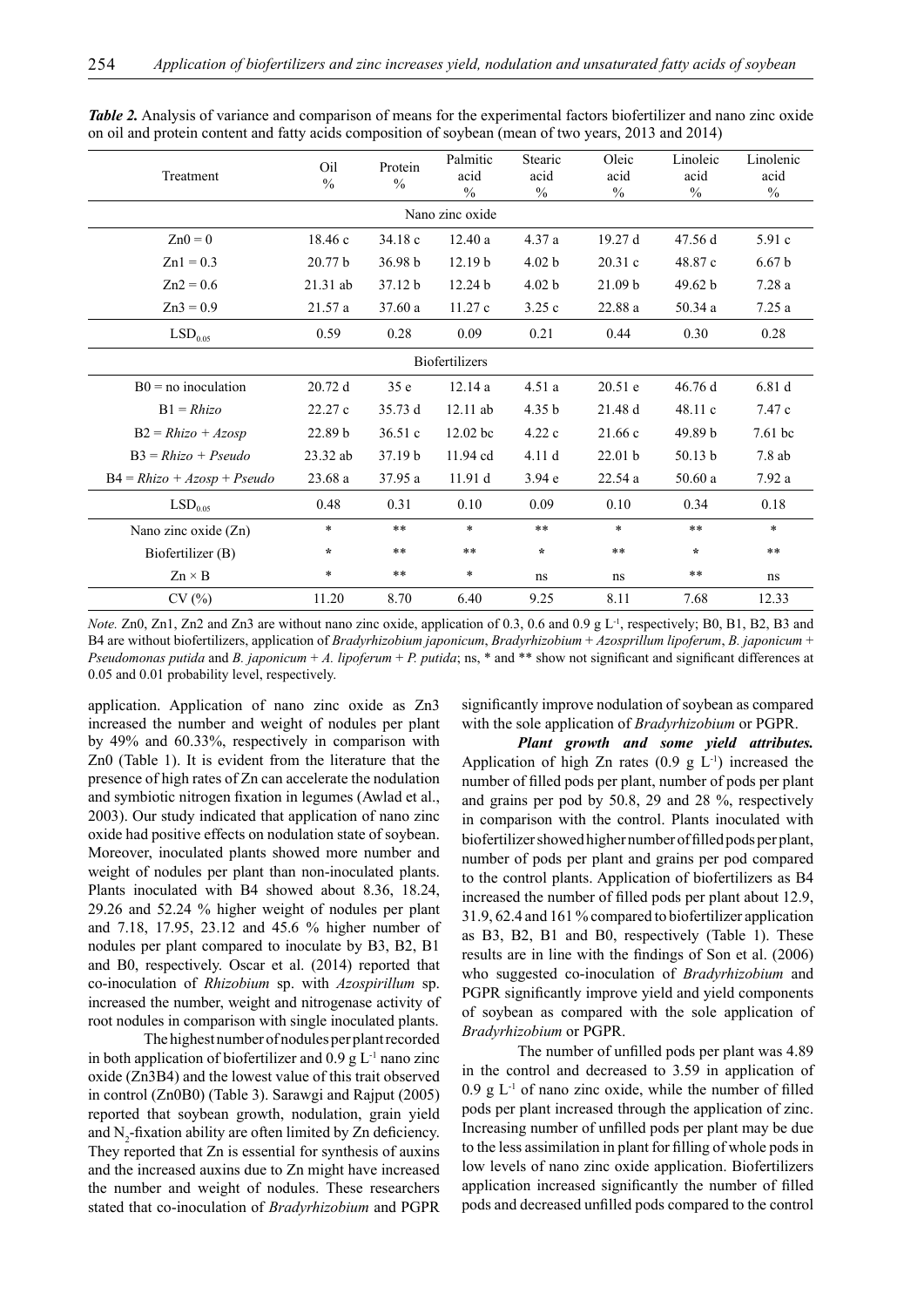| Treatment<br>compound | Number<br>of nodules<br>per plant | Grain vield<br>kg ha <sup>-1</sup> | Oil<br>$\%$      | Palmitic acid<br>$\%$ | Linoleic acid<br>$\%$ | Protein<br>$\frac{0}{0}$ |
|-----------------------|-----------------------------------|------------------------------------|------------------|-----------------------|-----------------------|--------------------------|
| Zn0B0                 | $7.42 \pm 0.37$                   | $1110 \pm 55.50$                   | $19.12 \pm 0.95$ | $12.94 \pm 0.64$      | $43.2 \pm 2.16$       | $31.75 \pm 1.58$         |
| Zn0B1                 | $8.32 \pm 0.41$                   | $1210 \pm 65.50$                   | $19.93 \pm 0.99$ | $12.48 \pm 0.62$      | $44.8 \pm 2.24$       | $32.26 \pm 1.61$         |
| Zn0B3                 | $10.53 \pm 0.52$                  | $1350 \pm 67.51$                   | $20.96 \pm 1.04$ | $12.08 \pm 0.60$      | $49.19 \pm 2.45$      | $36.68 \pm 1.83$         |
| Zn0B2                 | $9.9 \pm 0.49$                    | $1290 \pm 64.51$                   | $20.25 \pm 1.01$ | $12.48 \pm 0.62$      | $49.82 \pm 2.49$      | $33.55 \pm 1.67$         |
| Zn0B4                 | $11.73 \pm 0.56$                  | $1410 \pm 70.55$                   | $20.53 \pm 1.02$ | $12.02 \pm 0.60$      | $49.82 \pm 2.49$      | $36.66 \pm 1.83$         |
| Zn1B0                 | $9.03 \pm 0.45$                   | $1185 \pm 59.25$                   | $20.54 \pm 1.02$ | $12.58 \pm 0.62$      | $46.68 \pm 2.33$      | $35.67 \pm 1.78$         |
| Zn1B1                 | $10.03 \pm 0.50$                  | $1300 \pm 65$                      | $20.87 \pm 1.04$ | $12.31 \pm 0.61$      | $48.25 \pm 2.41$      | $37.12 \pm 1.85$         |
| Zn1B2                 | $10.03 \pm 0.50$                  | $1390 \pm 69.50$                   | $21.32 \pm 1.06$ | $12.25 \pm 0.61$      | $49.82 \pm 2.47$      | $37.32 \pm 1.86$         |
| Zn1B3                 | $12.24 \pm 0.61$                  | $1478 \pm 73.90$                   | $21.17 \pm 1.05$ | $12.17 \pm 0.60$      | $50.13 \pm 2.50$      | $37.09 \pm 1.85$         |
| Zn1B4                 | $14.34 \pm 0.71$                  | $1560 \pm 78$                      | $21.66 \pm 1.08$ | $11.9 \pm 0.59$       | $50.44 \pm 2.52$      | $37.73 \pm 1.88$         |
| Zn2B0                 | $12.84 \pm 0.64$                  | $1320 \pm 66$                      | $20.96 \pm 1.04$ | $12.44 \pm 0.62$      | $48.25 \pm 2.41$      | $36.09 \pm 1.80$         |
| Zn2B1                 | $13.24 \pm 0.66$                  | $1452 \pm 72.66$                   | $21.7 \pm 1.08$  | $12.23 \pm 0.61$      | $49.92 \pm 2.49$      | $36.9 \pm 1.84$          |
| Zn2B2                 | $13.29 \pm 0.66$                  | $1574 \pm 78.7$                    | $22.48 \pm 1.12$ | $12.31 \pm 0.61$      | $49.82 \pm 2.49$      | $37.33 \pm 1.86$         |
| Zn2B3                 | $14.61 \pm 0.73$                  | $1610 \pm 80.50$                   | $21.47 \pm 1.07$ | $12.24 \pm 0.61$      | $50.13 \pm 2.50$      | $37.14 \pm 1.85$         |
| Zn2B4                 | $14.64 \pm 0.73$                  | $1725 \pm 86.25$                   | $22.29 \pm 1.11$ | $11.76 \pm 0.58$      | $50.44 \pm 2.52$      | $38.15 \pm 1.90$         |
| Zn3B0                 | $14.04 \pm 0.70$                  | $1525 \pm 76.25$                   | $21.44 \pm 1.07$ | $12.09 \pm 0.60$      | $48.88 \pm 2.4$       | $36.45 \pm 1.82$         |
| Zn3B1                 | $14.82 \pm 0.74$                  | $1607 \pm 80.35$                   | $22.08 \pm 1.10$ | $12.09 \pm 0.60$      | $49.5 \pm 2.47$       | $36.65 \pm 1.83$         |
| Zn3B2                 | $15.35 \pm 0.76$                  | $1720 \pm 86$                      | $22 \pm 1.11$    | $10.47 \pm 0.52$      | $49.83 \pm 2.49$      | $37.84 \pm 1.89$         |
| Zn3B3                 | $16.05 \pm 0.80$                  | $1800 \pm 90$                      | $21.62 \pm 1.08$ | $10.63 \pm 0.53$      | $51.38 \pm 2.56$      | $37.84 \pm 1.89$         |
| Zn3B4                 | $16.55 \pm 0.82$                  | $1875 \pm 93.75$                   | $22.48 \pm 1.12$ | $11.06 \pm 0.55$      | $51.7 \pm 2.58$       | $39.25 \pm 1.96$         |
| LSD <sub>0.05</sub>   | 0.88                              | 0.20                               | 0.68             | 0.62                  | 0.68                  | 0.62                     |

*Table 3.* Mean comparison of interaction effect between biofertilizer and nano zinc oxide on yield, nodulation and fatty acids composition of soybean (mean of two years, 2013–2014)

*Notes.* Zn0, Zn1, Zn2 and Zn3 are without nano zinc oxide, application of 0.3, 0.6 and 0.9 g L<sup>-1</sup>, respectively; B0, B1, B2, B3 and B4 are without biofertilizers, application of *Bradyrhizobium japonicum*, *Bradyrhizobium* + *Azosprillum lipoferum*, *B. japonicum* + *Pseudomonas putida* and *B. japonicum* + *A. lipoferum* + *P. putida*. Means with similar letters in each column are not significantly different.

in each plant (Table 1). Similar results have been reported by Sarawgi and Rajput (2005).

Our results showed that biofertilizers and Zn application had significant effects on grain yield of soybean. The highest grain yield was obtained in application of  $0.9 \text{ g L}^{-1}$  nano zinc oxide due to seed coinoculation by *Bradyrhizobium* and PGPR which had statistically significant difference with other treatments. Comparing with the non-inoculated treatment (B0), the biofertilizer treatments B4, B3, B2 and B1 increased grain yield by  $28$ ,  $21.5$ ,  $16.3$  and  $8.5\%$ , respectively. Similar findings were also reported by Oscar et al. (2014), who stated that biofertilizer alone or in combination with synthetic fertilizers significantly increased grain yield against the control. Thenua et al. (2014) stated that higher nutrient availability and favourable soil conditions due to Zn usage could be a possible reason for grain yield increasing. Stimulation of different crops growth by *rhizobium* bacterial inoculation has also been demonstrated by other studies both in laboratory and field trials. For example, it was reported that soybean yield increased by up to 48% for inoculated compared with non-inoculated plants (Egamberdiyeva et al., 2004). It has

been reported that biofertilizers not only provide zinc, but also produce a variety of growth-promoting substances like; indole acetic acid, gibberellins and vitamins B (Oscar et al., 2014). In the same line, Geeta et al. (2008) noted that Zn is one of the essential components of nitrogenase enzyme, which might have increased the leghaemoglobin content, number of nodules and weight of nodules per plant and grain yield.

*Quality parameters.* Oil content in seeds was progressively increased with increasing levels of Zn up to 0.9 g L<sup>-1</sup> nano zinc oxide. Application of 0.9 g L<sup>-1</sup> nano zinc oxide increased oil content about 16.8, 15.4 and 12.5 % in comparison with Zn0 (control), Zn2 and Zn1, respectively, but no significant difference was between Zn3 and Zn2 (Table 2), while protein content increased with increasing levels of nano zinc oxide. Namvar et al. (2011) reported that seed inoculation with *Rhizobium* increases nodulation, nitrogen uptake and could be a possible reason for increasing of protein content and yield parameters of legume crops.

Plants inoculated with biofertilizers showed higher seed oil content compared to the control plants. Thus inoculation with B4 induced a 16.8% increase of oil content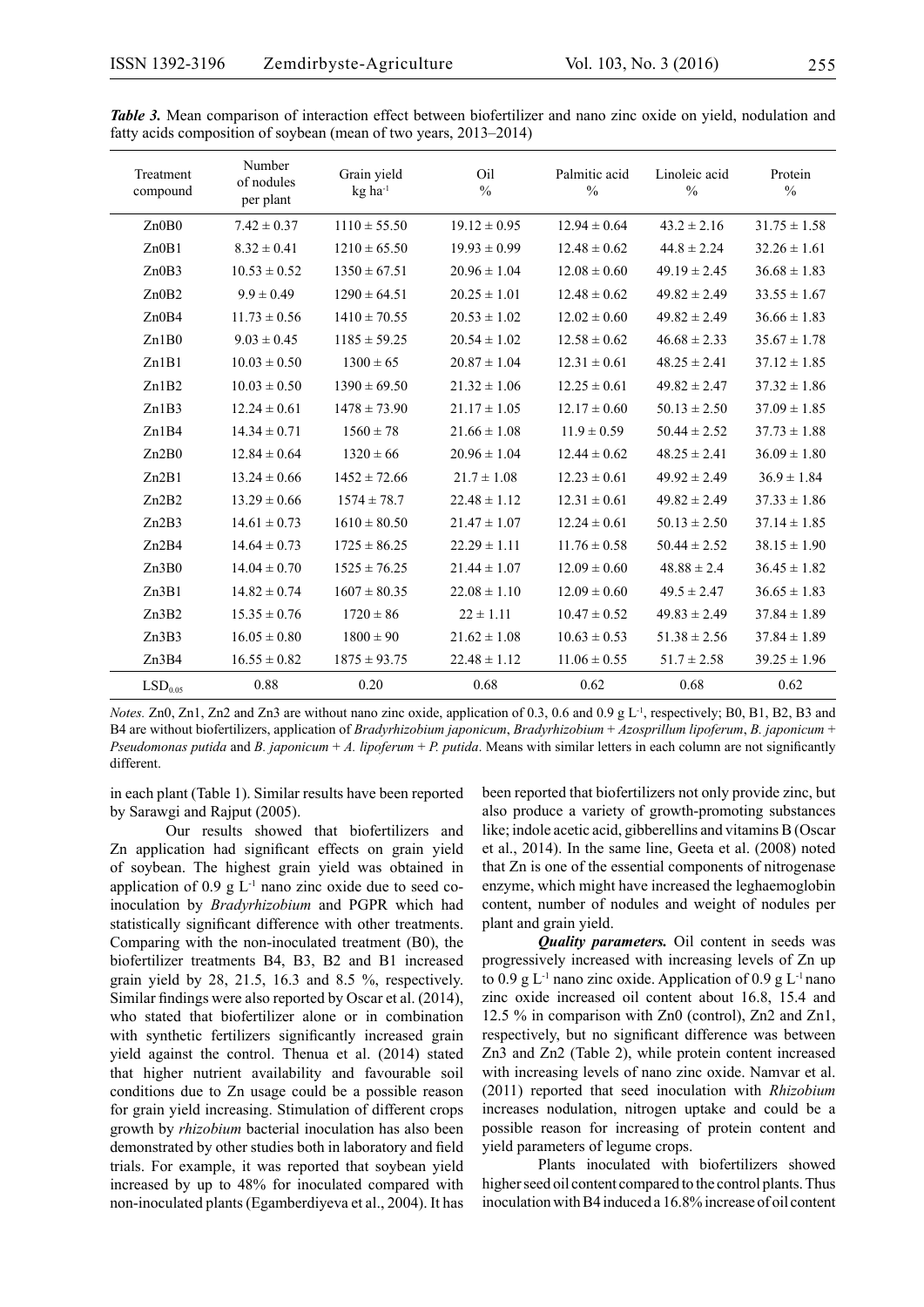compared to the control (Table 2). Mean comparison showed that both inoculation and Zn application induced an increase of oil content. Application of biofertilizer as B4 and 0.9 g  $L<sup>-1</sup>$  nano zinc oxide (Zn3B4) showed the highest oil content (17.5% increase over control) and in B3, B2 and B1 (about 13, 15 and 15.4 % increase over control) plants in the same nano zinc oxide level, respectively. In support to our finding, Luís et al. (2013) reported that inoculation with *Bradyrhizobium japonicum* enhances the organic and fatty acids content of soybean seeds.

Soybean oil is composed of saturated and unsaturated fatty acids. The fatty acid composition (saturated and unsaturated) of the oil extracted from soybean samples is shown in Table 2. Effects of nano zinc oxide rates on fatty acid composition were significant. Linoleic acid (C18:2) was the most abundant fatty acid, ranging between 47.56% and 50.34%, followed by oleic acid (C18:1) and linolenic acid (C18:3), with contents of 19.27–22.88% and 3.25–4.37% in various levels of nano zinc oxide. The amount of palmitic acid (C16:0) and stearic acid (C18:1) were 11.27–12.4% and 3.25–4.37%, respectively (Table 2). These ranges were similar to those reported by Yin et al. (2005) in soybean.

Results showed that application of 0.9 g  $L^{-1}$ nano zinc oxide increased linoleic acid content about 5, 3.1 and 1.4 % compared to application of Zn0, Zn1 and Zn2, respectively. Inoculation with biofertilizers as B4 induced an 8.2% increase in linoleic acid content compared to B0 or control. Means comparison indicated that application of biofertilizers as B4 and nano zinc oxide as Zn3 (Zn3B4) increased linoleic acid content by about 19.6% in comparison with Zn0B0 (Table 3).

Oil fatty acid composition varies according to the environmental conditions (Roche et al., 2006). Subedi and Ma (2009) found that lack of assimilate supply could result in a dramatic decline in grain weight and its composition such as protein and oil. The saturated fatty acids (palmitic and stearic acids) declined in seed inoculation with biofertilizers than the control, while unsaturated fatty acids (linoleic, linolenic and oleic acids) increased. As shown in Table 1, inoculation with biofertilizers as B4 decreased content of palmitic acid (about 1.9% than control) and stearic acid (about 14% than control). Luís et al. (2013) reported that inoculation with biofertilizers enhances unsaturated fatty acids content of soybean seeds.

#### **Conclusions**

1. Application of biofertilizers and zinc plays an important role in yield quantity and quality of soybean. So, the highest weight of nodules per plant, the number of pods and grains per plant, oil content were obtained through the application of high amounts of Zn and coinoculation of *Bradyrhizobium japonicum* + plant growth promoting rhizobacteria (PGPR).

2. The saturated fatty acids (palmitic and stearic acids) declined in the seeds inoculated with biofertilizer than the control, while in unsaturated fatty acids (linoleic, linolenic and oleic) were increased.

3. It seems that application of suitable amounts of Zn (i.e. 0.9 g L-1) and co-inoculation of *B. japonicum* + PGPR can be recommended for profitable soybean production.

Received 23 04 2016 Accepted 22 06 2016

### **References**

- Abaidoo R. C., Keyser H. H., Singleton P. W., Dashiell K. E., Sanginga N. 2007. Population size, distribution, and symbiotic characteristics of indigenous *Bradyrhizobium* spp. that nodulate TGx soybean genotypes in Africa. Applied Soil Ecology, 35 (1): 57–67 <http://dx.doi.org/10.1016/j.apsoil.2006.05.006>
- Awlad H. M., Chodhary M. A. H., Talukedar N. M. 2003. Effect of sulphur and zinc on nodulation dry matter yield and nutrient content of soybean; Pakistan Journal of Biological Sciences, 6 (5): 461–466 <http://dx.doi.org/10.3923/pjbs.2003.461.466>
- Ali N. 2010. Soybean processing and utilization. Singh G. (ed.). The soybean botany, production and uses, p. 345–374 <http://dx.doi.org/10.1079/9781845936440.0345>
- AOAC. 1990. Method 988.05. Helrich K. (ed.). Official methods of analysis (15<sup>th</sup> ed.). The Association of Official Analytical Chemists Inc.
- Babaeian M., Tavassoli A., Ghanbari A., Esmaeilian Y., Fahimifard M. 2011. Effects of foliar micronutrient application on osmotic adjustments, grain yield and yield components in sunflower (Alstar cultivar) under water stress at three stages. African Journal of Agricultural Research, 6 (5): 1204–1208
- Bashan Y., deBashan L. E. 2010. How the plant growth promoting bacterium Azospirillum promotes plant growth – a critical assessment. Advances in Agronomy, 108: 77–136
	- [http://dx.doi.org/10.1016/S0065-2113\(10\)08002-8](http://dx.doi.org/10.1016/S0065-2113(10)08002-8)
- Egamberdiyeva D., Qarshieva D., Davranov K. 2004. The use of bradyrhizobium to enhance growth and yield of soybean in calcareous soil in Uzbekistan. Journal of Plant Growth Regulation, 23: 54–57 <http://dx.doi.org/10.1007/s00344-004-0069-4>
- Geeta G., Mudenoor M. G., Savalgi V. P. 2008. Effects of micronutrient supplemented brady rhizobium biofertilizers on nudulation, dry matter production and yield of soybean (*Glycine max* (L.) Merrill). Legume Research, 31 (1): 20–25
- Heidarian A. R., Kord H., Mostafavi Kh., Amir Parviz L., Faezeh A. M. 2011. Investigating Fe and Zn foliar application on yield and its components of soybean (*Glycine max* (L) Merr.) at different growth stages. Journal of Agriculture Biology and Sustainable Development, 3 (9): 189–197
- Kobraee S., Shamsi K., Rasekhi B. 2011. Effect of micronutrients application on yield and yield components of soybean. Annals of Biological Research, 2 (2): 476–482
- Linu M., Stephen J., Jisha M. 2009. Phosphate solubilizing Gluconacetobacter sp., Burkholderia sp. and their potential interactions with cowpea (*Vigna unguiculata* L. Walp). International Journal of Agricultural Research, 4: 79–87 <http://dx.doi.org/10.3923/ijar.2009.79.87>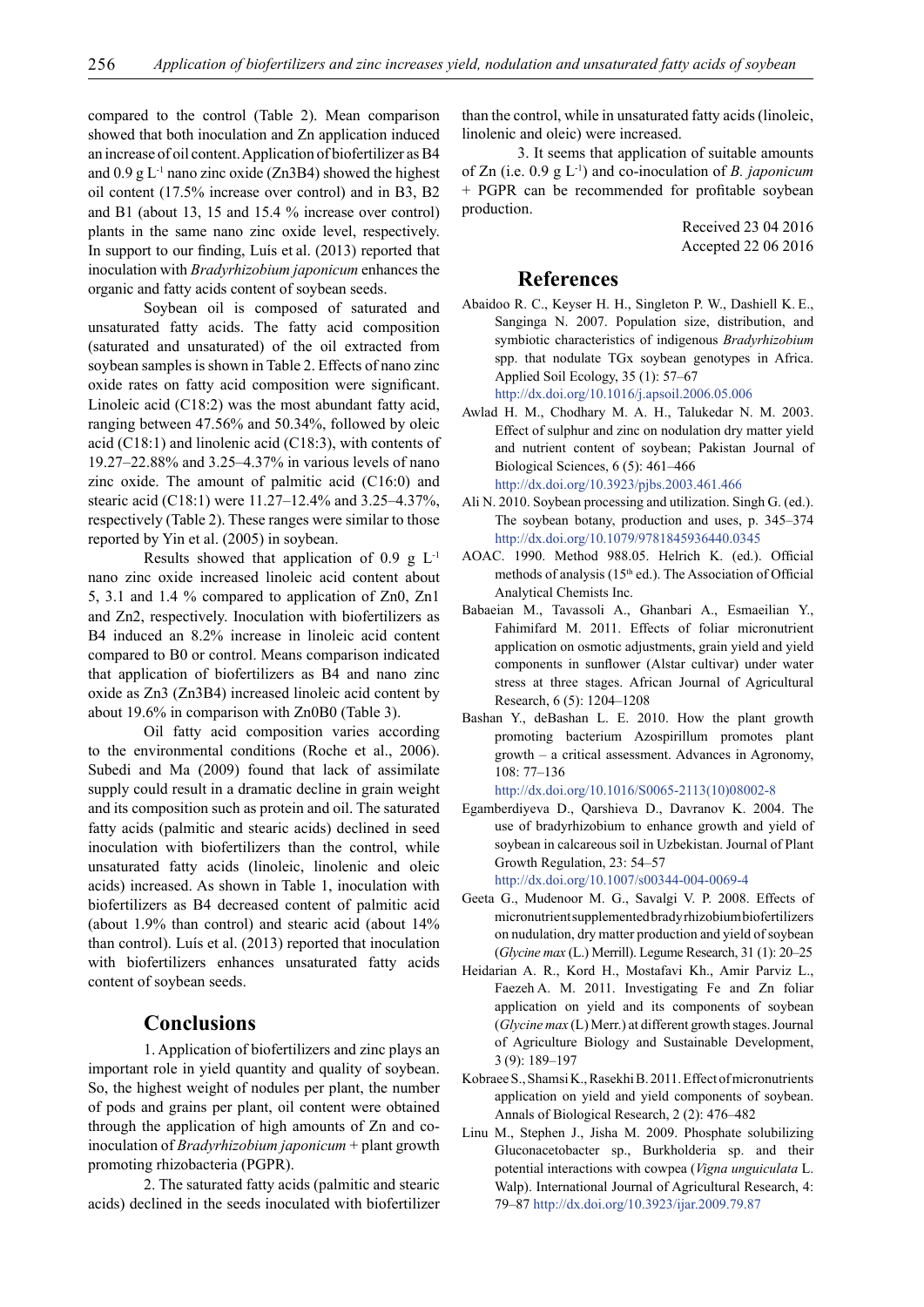Luís R., Silva M. J., Pereira J., Encarna V., González-Andrés F., Andrade B. 2013. Inoculation with *Bradyrhizobium japonicum* enhances the organic and fatty acids content of soybean (*Glycine max* (L.) Merrill) seeds. Food Chemistry, 141: 3636–3648

<http://dx.doi.org/10.1016/j.foodchem.2013.06.045>

- Mirzapour M. H., Khoshgoftar A. H. 2006. Zinc application effects on yield and seed oil content of sunflower grown on a saline calcareous soil. Journal of Plant Nutrition, 29: 1719–1727 <http://dx.doi.org/10.1080/01904160600897430>
- Nacer Bellaloui A., Mengistu O., Abdelmajid K. 2013. Effects of genetics and environment on fatty acid stability in soybean seed. Food and Nutrition Science, 4: 165–175 <http://dx.doi.org/10.4236/fns.2013.49A1024>
- Naderi M.R., Liu A. 2012. Application of nanotechnology in agriculture and refinement of environmental pollutants. Nanotechnology Journal, 11 (1): 18–26
- Namvar A., Seyed Sharifi R., Sedghi M., Asghari Zakaria R., Khandan T., Eskandarpour B. 2011. Study on the effects of organic and inorganic nitrogen fertilizer on yield, yield components, and nodulation state of chickpea (*Cicer arietinum* L.). Communication in Soil Science and Plant Analysis, 42: 1097–1099
	- <http://dx.doi.org/10.1080/00103624.2011.562587>
- Oscar M., Analía L., Virginia L. 2014. New PGPR coinoculated with *Bradyrhizobium japonicum* enhances soybean nodulation. Microbiology Research, 169: 609–615
- Prasad T. N., Sudhakar P., Sreenivasulu Y., Latha P., Munaswamy V., Raja Reddy K., Sreep T. S., Sajanlal P. R. 2012. Effect of nanoscale Zinc oxide particles on the germination, growth and yield of peanut. Journal of Plant Nutrition, 35: 905–927

<http://dx.doi.org/10.1080/01904167.2012.663443>

- Roche J., Bouniols A., Mouloungui Z., Barranco T., Cerny M. 2006. Management of environmental crop conditions to produce useful sunflower oil components. European Journal of Lipid Science and Technology, 108 (4): 287– 297 <http://dx.doi.org/10.1002/ejlt.200500310>
- Sarkar D., Mandal B., Kundu M C. 2007. Increasing use efficiency of boron fertilisers by rescheduling the time andmethods of application for crops in India. Plant and Soil, 301: 77–85

<http://dx.doi.org/10.1007/s11104-007-9423-1>

- Sarawgi S. K., Rajput R. S. 2005. Effect of phosphorus, zinc and PSM on growth and yield of soybean in vertisols of Chhattisgarh plain. Annual Agricultural Research, 26 (2): 302–305
- Seyed Sharifi R., Khavazi K. 2011. Effects of seed priming with Plant Growth Promoting Rhizobacteria (PGPR) on yield and yield attribute of maize (*Zea mays* L.) hybrids. Journal of Food, Agriculture and Environment, 9 (3–4): 496–500
- Son T. T. N., Diep C. N., Giang T. T. 2006. Effect of *Bradyrhizobia* and phosphate solubilizing bacteria application on soybean in rotational system in the Mekong Delta. Omonrice, 14: 48–57
- Subedi K. D., Ma B. L. 2009. Assessment of some major yieldlimiting factors on maize production in a humid temperate environment. Field Crops Research, 110: 21–26 <http://dx.doi.org/10.1016/j.fcr.2008.06.013>
- Thenua O. V. S., Kuldeep S., Vivek R., Jasbir S. 2014. Effect of sulphur and zinc application on growth and productivity of soybean [*Glycine max*. (L.) Merrill] in northern plain zone of India. Annual Agricultural Research, 35 (2): 183–187
- Wu S. C., Cao Z. H., Li Z., Cheung K. C., Wong M. H. 2005. Effects of biofertilizer containing N-fixer, P and K solubilizers and AM fungi on maize growth: a greenhouse trial. Geoderma, 125: 155–166 <http://dx.doi.org/10.1016/j.geoderma.2004.07.003>
- WRB. 2014. World reference base for soil resources 2014. International soil classification system for naming soils and creating legends for soil maps. World Soil Resources Reports No. 106. FAO, Rome
- Yin J., Wang A., Wei W., Liu Y., Shi, W. 2005. Analysis of the operation conditions for supercritical fluid extraction of seed oil. Separation and Purification Technology, 43: 163–167 <http://dx.doi.org/10.1016/j.seppur.2004.10.016>